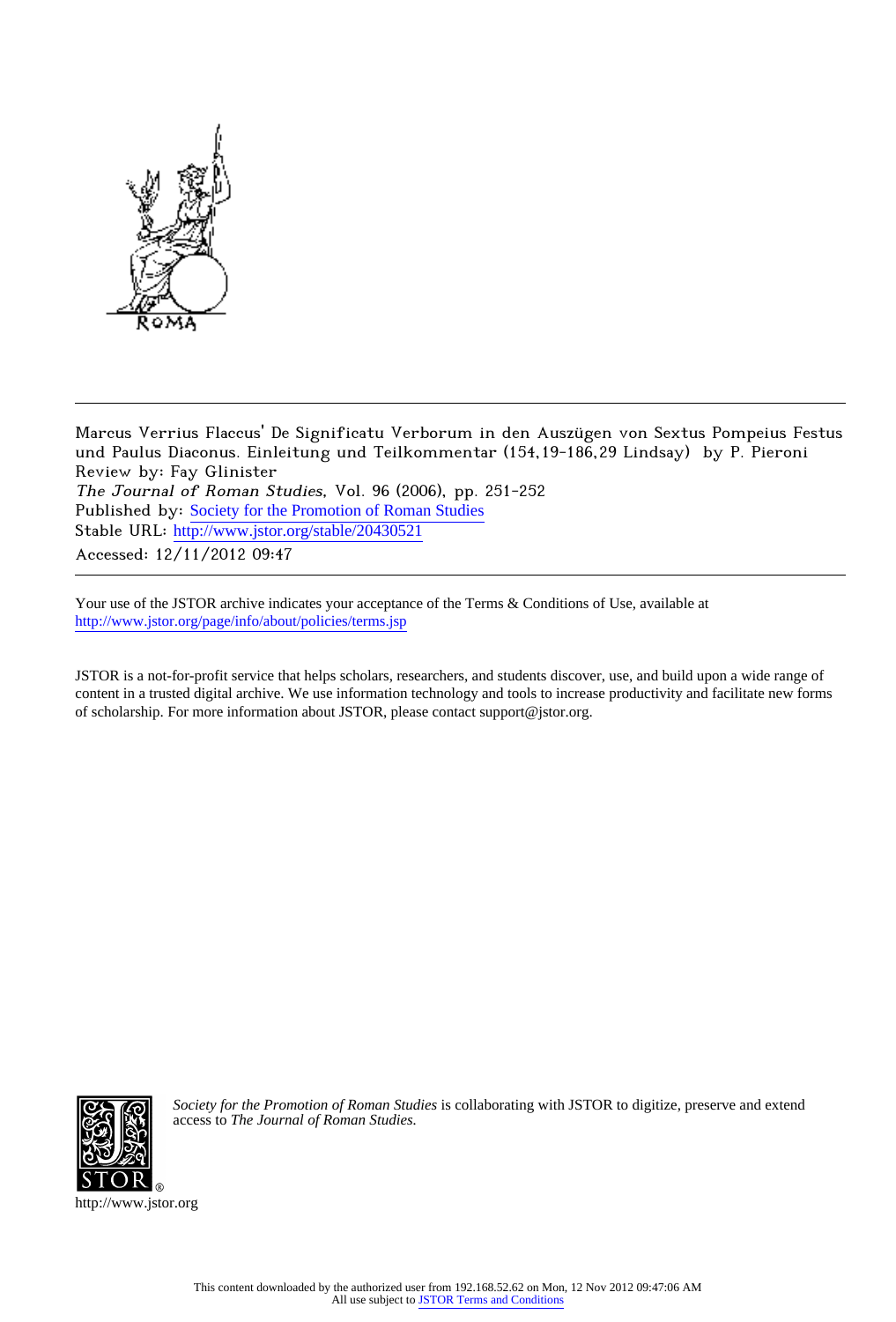**P. PIERONI, MARCUS VERRIUS FLACCUS' DE SIGNIFICATU VERBORUM IN DEN AUSZUGEN VON SEXTUS POMPEIUS FESTUS UND PAULUS DIACONUS. EINLEITUNG UND TEILKOMMENTAR (154,19-186,29 LINDSAY) (Studien zur Klassischen Philologie I47). Frankfurt am Main: Lang, 2004. Pp. I80. ISBN 3-63I-5I7 0-3.**   $£39.00.$ 

**Grappling with the text of Festus' epitome of Verrius Flaccus' 'encyclopaedia' is no easy matter.**  As well as demanding from its editors knowledge of anything from Roman grammar and topo**graphy to fish and fowl, the sole surviving manuscript (the Farnesianus) is severely damaged. Supplemented in parts by humanist apographs (complete with their own problems), the text has endured centuries of learned fiddling from some of classical scholarship's best textual critics, which must all be assimilated. Individual excerpts have long been the subject of discussions in books and articles, but there has been no collection of this bibliography and until recently few modern attempts to look at the work or the information it provides as a coherent whole.**  Astonishingly, Pieroni's work, based on his 2001 thesis, is the first proper stab at a commentary. **The book falls into two main sections. In the first part, P. discusses the history of the text and its authors; his commentary takes up the second part of the book.** 

**The introduction (9-37) provides a clear and concise survey of scholarship on the multiple problems of the text and its author(s) - Verrius, Festus, and Paul the Deacon. It begins with a brief survey of the origins of the Roman glossographical tradition, and the early interest in**  etymologies apparent from authors such as Naevius, Ennius, and Accius. P. then discusses  $(i2-j5)$ **the life and career of Verrius Flaccus. Verrius' status as a freedman and as an imperial employee sets him apart from late Republican antiquarian scholars such as Varro, and is important for understanding the context and (Augustan?) agenda of his work; it is a pity that P. did not choose to expand on this topic. P. goes on to discuss the epitomators of Verrius, and the relationship between their work. He rightly rejects (zi-z) the view of A. Moscadi, 'Verrio, Festo e Paulo', GIF 3I (1979), I7-36, that Festus had created, not merely an epitome, but an independent work.** 

**Having discussed the complicated compositional stages of the text, P. continues with the story of its transmission and reception. He rightly observes (3I) that the date I475, long accepted as the year in which the manuscript was rediscovered by the Greek Manilius Rhallus, must now be back dated by about twenty years, since the humanist Lorenzo Valla made use of Festus for his notes on Quintilian's Institutio Oratoria. P. also discusses the less well-known manuscript tradition of Paul the Deacon, through whose brutal epitome we are forced to approach the lost sections of the text of Verrius/Festus' work. P.'s history of interventions on the text presents the results of centuries of scholarship in a lucid manner.** 

**P.'s commentary (39-I68) discusses only the lemmas beginning with the letter N, the first letter to survive in full in the Farnesianus. Light is shed on the usual rag-bag of Festan material: the**  mysterious di Nixi; pontifical rituals and calendrical matters; military honours; types of con**tainer; glosses of African and Etruscan words; and various elements of archaic terminology, inclu ding fragments from the lex of the temple of Aventine Diana, from the Latin foedus, and from the Twelve Tables. For each lemma discussed, P. gives a bibliography for questions of a textual and historical nature. Where relevant, he provides full quotations from authors with material**  comparable to or derived from that of Festus (e.g. on the term *nefrendes*, at 47) — helpful as many **of these sources are scattered and/or obscure.** 

**P.'s text follows Lindsay's 19I3 Teubner edition, flawed in various ways and in need of reas sessment, as P. himself notes (34; 35, n. I43). P. lists forty instances (35-6) where his readings or supplements diverge from those of Lindsay, mostly minor and readily acceptable changes. Several of these readings derive from Renaissance and later scholarship, and had already been taken up by Lindsay in his Glossaria Latina edition of Festus (I930), e.g. in the lemma niger lapis, where P. supplements <Hos>tilium (i.e. Hostus Hostilius, grandfather of Rome's third king), rejecting the untenable <Quinc>tilium of Lindsay I913 (who there followed Orsini and Muller). Since the whole lemma is not printed, only the few words on which P. has chosen to focus, his commentary must be read in conjunction with Lindsay's Teubner. This format is perfectly acceptable for an easily-available work (Livy, for instance), but more problematic for Festus, which few will have readily at hand, and where the context and layout of each lemma is so important to our under standing of the work as a whole.** 

**P.'s work is early confirmation of the recent resurgence of interest in the text of Festus. He offers his readers a competent, solid, and sensible, if conservative, work. The book has adequate**